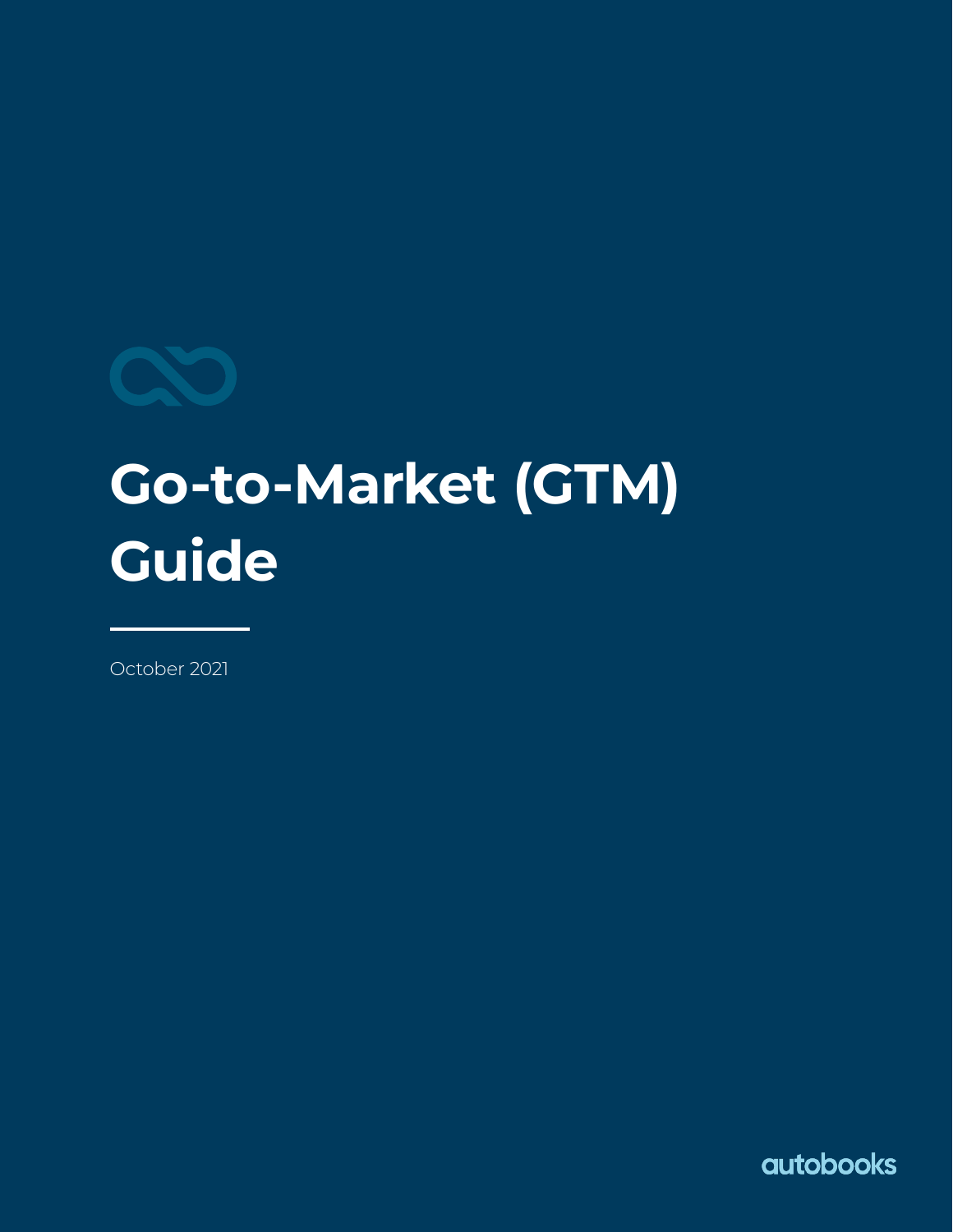# **Table of Contents**

| 3  | GTM: The Key to Reaching More Customers      |
|----|----------------------------------------------|
| 3  | A Brief Introduction to the SMB Market       |
| 5  | How Autobooks Helps                          |
| 5  | A Note on Mindset and Approach               |
| 6  | How Our Research Impacts Our Decision-Making |
| 7  | An Overview of GTM Assets                    |
| 7  | <b>Launch and Conversion Emails</b>          |
| 8  | Digital Ads                                  |
| 9  | <b>SMB-Facing Videos</b>                     |
| 10 | Autobooks Landing Page for FI Websites       |
| 10 | <b>Additional Support</b>                    |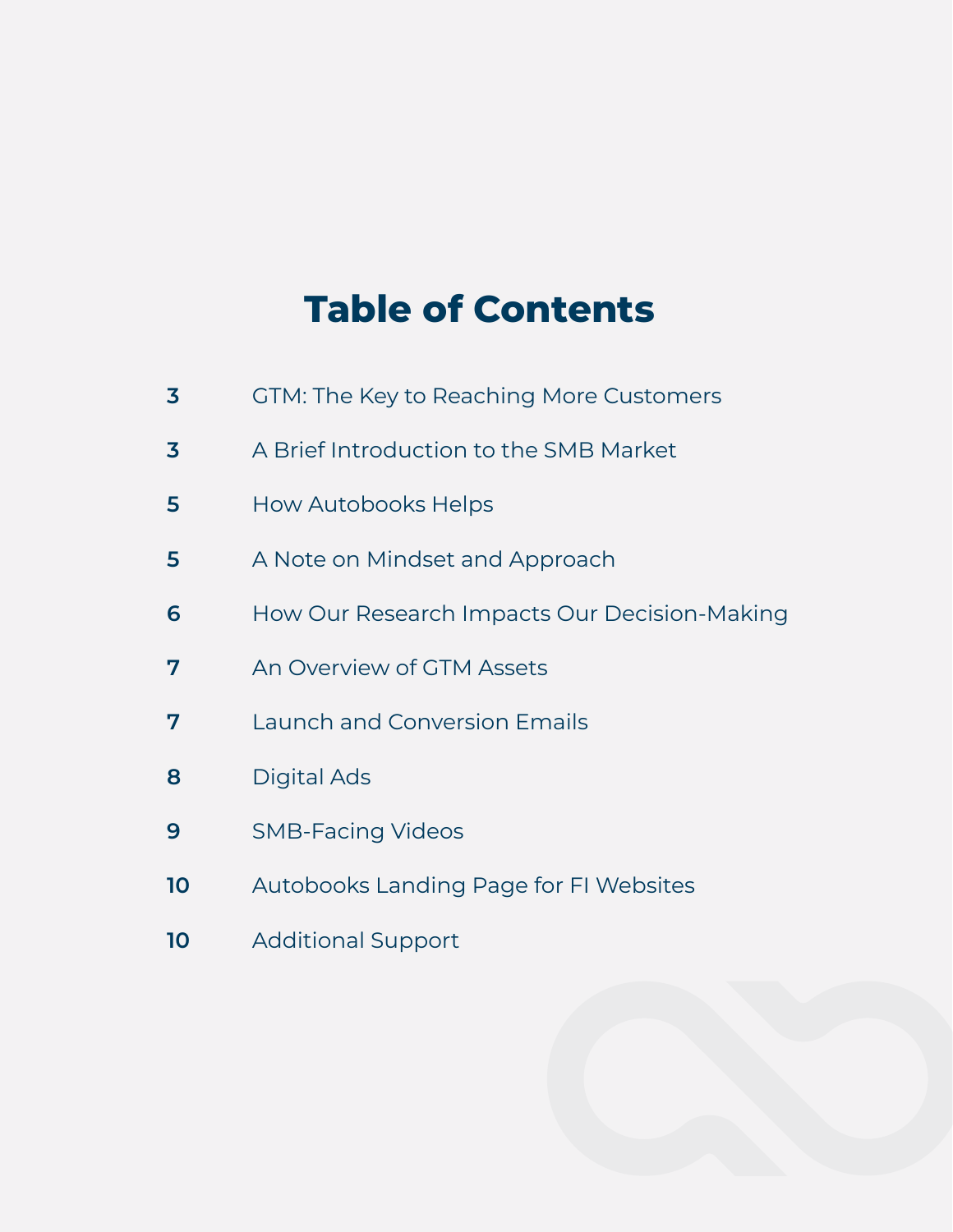# <span id="page-2-0"></span>**GTM: The Key to Reaching More Customers**

A go-to-market (GTM) strategy is the way in which a company brings a product to market. An effective GTM strategy is part research and part action. The goal is a straightforward one: to engage more customers, and establish a competitive edge in a target market.

#### **A well-thought out GTM strategy should help answer these important questions:**

- Product-market fit: What problem(s) does your product solve?
- Target audience: Who is experiencing the problem that your product solves? What are the pain points and frustrations that you can alleviate?
- Competition and demand: Who already offers what you're launching? Is there demand for the product, or is the market oversaturated?
- Distribution: Through what mediums will you promote the product or service?

This guide will touch on all four areas above, and provide simple steps to help your institution get started with our free resources. Along the way, you'll learn how we leverage small business research and technology to deliver increased adoption versus traditional marketing practices.

# **A Brief Introduction to the SMB Market**

Cash flow is the lifeline for small and medium businesses. They know deeply that they have bills to pay and payroll to make every month. Many businesses, however, are not yet comfortable using modern technology. And in a way, they're in no man's land when it comes to banking. They're too small to get the attention of commercial banks. And they need more help than just a regular consumer client does.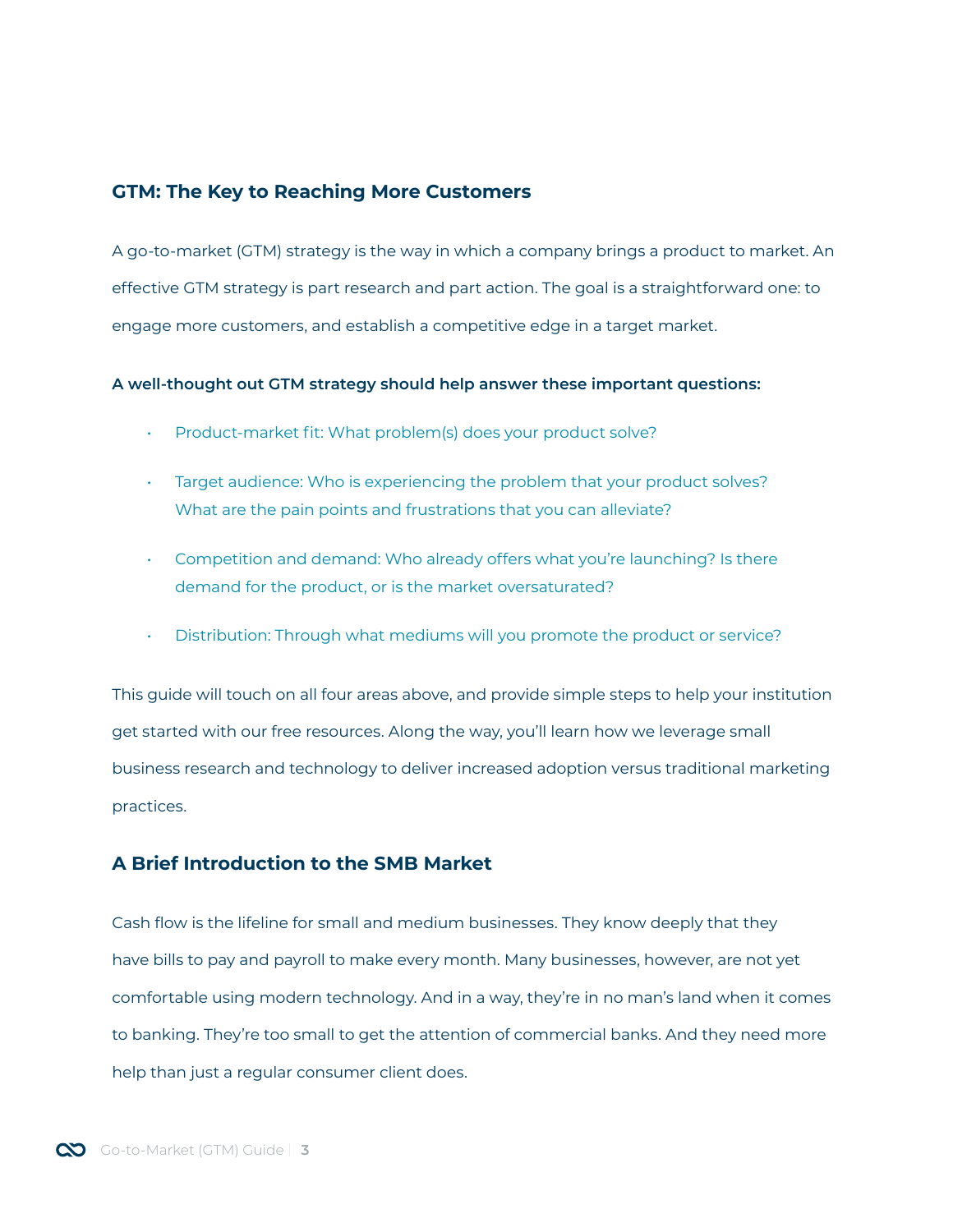Small businesses can no longer be ignored. There are 31.1M small businesses (SMBs) in the U.S. today according to the SBA — a number that will only continue to rise. In addition, there are 38.2M independent workers in the U.S., almost all of whom handle their business needs through retail accounts.

The remarkable growth of new businesses — coupled with their need for payment acceptance and general financial functionality — has touched off an extraordinary opportunity for those financial institutions (FIs) that are willing to get up to speed and reengage with a historically underserved market segment.

To learn more about the current small business market, please refer to the [Autobooks Small Business Report 2020.](https://content.autobooks.co/hubfs/Banno%20GTM%20Guide%20Assets/autobooks%20small%20business%20report%20ebook%202020.pdf)

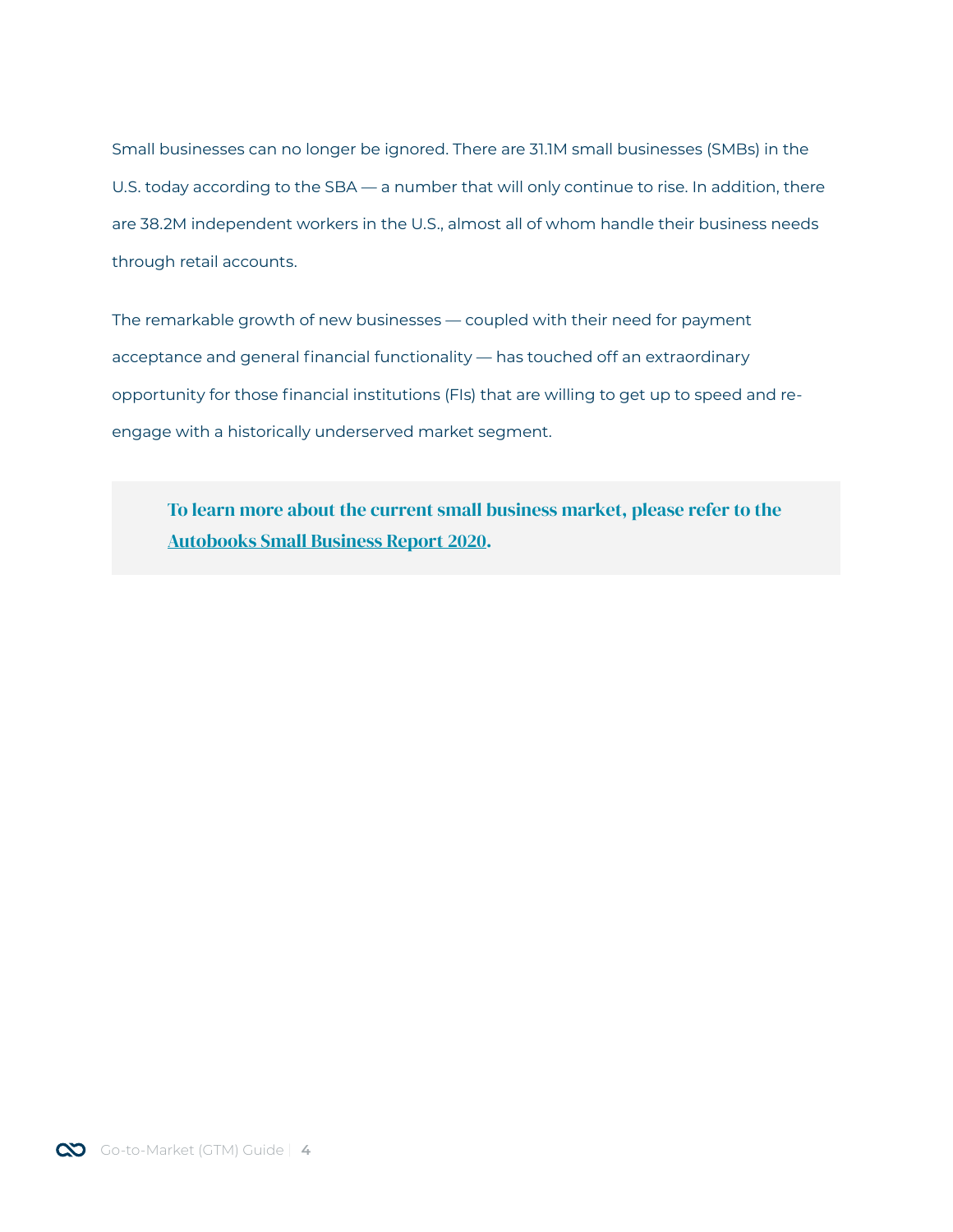#### <span id="page-4-0"></span>**How Autobooks Helps**

By focusing on embedded, solutions-based partnerships, an FI can rethink a variety of legacy products that would better serve their small business customers. With Autobooks, an FI can quickly bring a reliable and proven solution to market.

Autobooks enables business owners to accept online and in-app payments from inside their FI's online and mobile banking channels, via a payment form or online invoice — plus the option to upgrade to accounting and reporting functionality for an additional monthly fee.

By offering electronic payment acceptance as a foot in the door, a financial institution can lock in primacy with small and micro businesses as users come to rely on their FI's digital platform to manage a number of ongoing financial needs. This kind of steady usage leads to increased deposits and cross-sell opportunities, not to mention the added non-interest fee revenue streams.

To learn more about the small business banking revenue opportunity, and the importance of primacy, please refer to the [Autobooks Guide to ROI.](https://content.autobooks.co/hubfs/Banno%20GTM%20Guide%20Assets/Autobooks%20Guide%20to%20ROI.pdf)

#### **A Note on Mindset and Approach**

As a marketer or leader at your FI, you know this fact. But it's worth reinforcing here: any strategy takes time to execute — and just as importantly, it takes time to see results. Our GTM plan is no different.

As you go through the various assets, you may be tempted to forgo certain assets in an effort to speed things up. Or you may decide that you want to change something. We would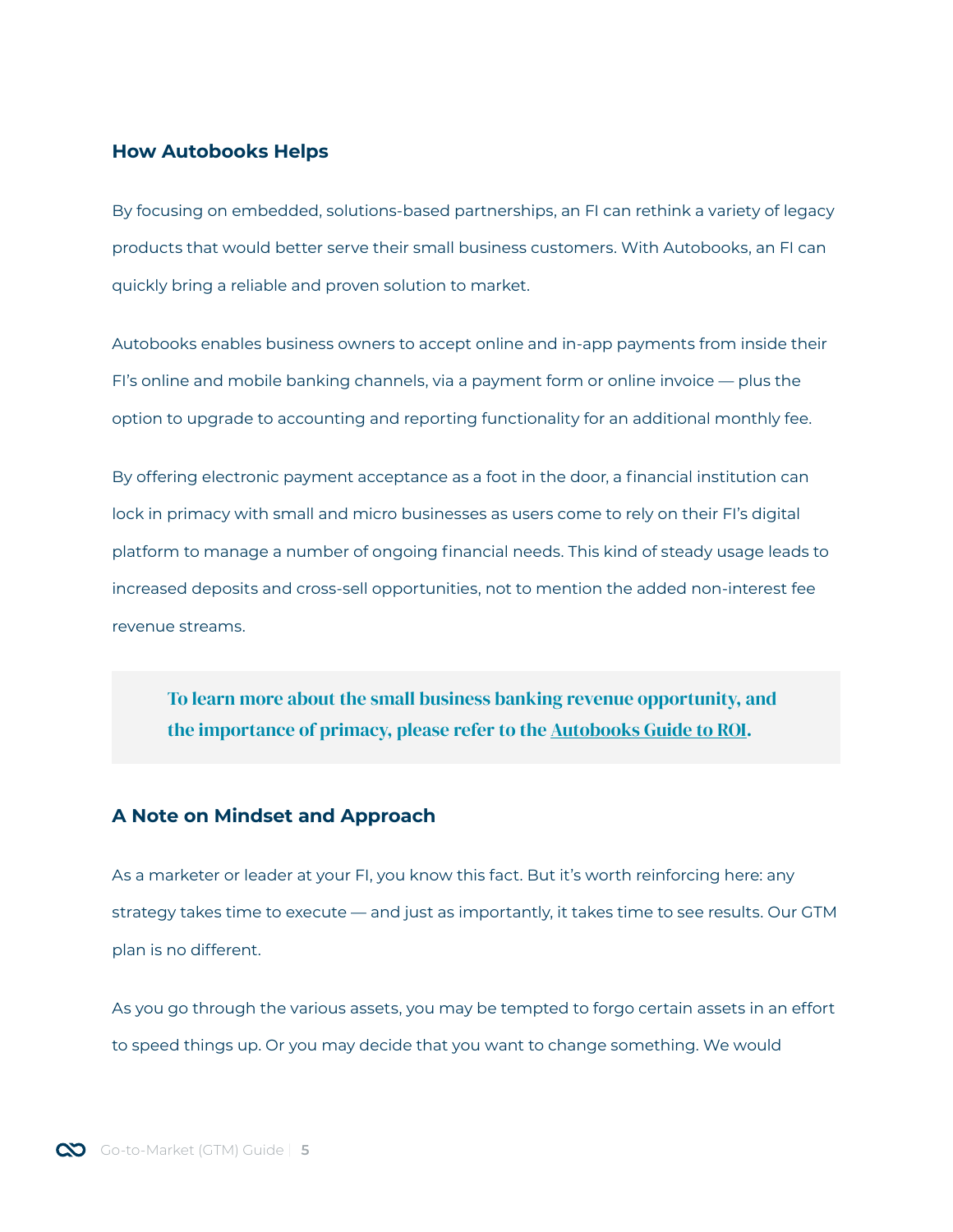<span id="page-5-0"></span>caution you to remain consistent, and to stick to the plan. You will see results, they just may not happen as quickly as you may have anticipated! And if you feel strongly about veering away from our GTM strategy? Let us know. Perhaps we can help tweak something if there is a real need.

Secondly, it is important to adopt a multi-channel approach when it comes to reaching new customers. It is not enough to just rely on in-branch interactions, though that is important, or just email, though that too is important. Instead, our GTM strategy is omni-channel from the get-go. That means, hitting prospects through a variety of channels, and in as many ways as possible. After all, it is impossible to predict which specific asset will resonate at any one particular time (even if the message is consistent throughout).

## **How Our Research Impacts Our Decision-Making**

Our approach to small business is built on a solid foundation of research that help us to better understand the reasons why a small business owner will switch from how they are currently getting paid, to getting paid through your financial institution. This research is organized into a product development framework called jobs-to-be-done (JTBD).

The team at Autobooks applies the JTBD framework to help ensure the needs of the small business owners are never ignored. The "jobs" we have defined fuel the creation of new products and features that help small business owners make progress, as well as the creation of marketing messages and assets that resonate strongly with small business owners.

To learn more about Jobs-to-Done, and how we apply this framework to our products and marketing, please refer to the [Autobooks Small Business Customer](https://content.autobooks.co/hubfs/Banno%20GTM%20Guide%20Assets/AB%20-%20Small%20Business%20Customer%20Research%20(JTBD).pdf)  [Research guide.](https://content.autobooks.co/hubfs/Banno%20GTM%20Guide%20Assets/AB%20-%20Small%20Business%20Customer%20Research%20(JTBD).pdf)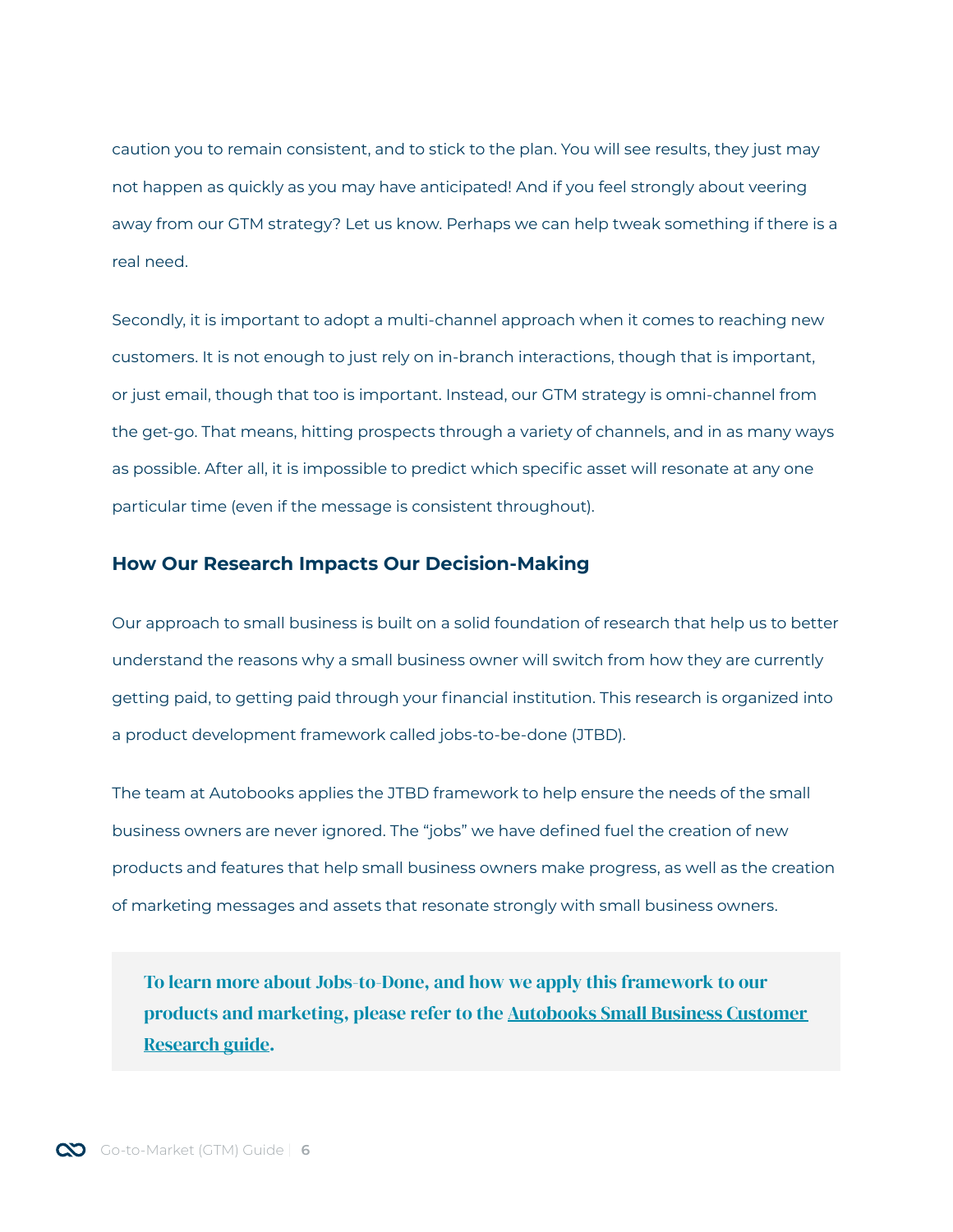# <span id="page-6-0"></span>**An Overview of GTM Assets**

To help your financial institution drive product awareness, we provide a library of free GTM assets (linked below).

The messaging is built from our value-enabling SMB insights described above. Our messaging and content approach has proven to increase product adoption and ongoing utilization when leveraged by our financial institution partners.

#### **Assets included:**

- Launch and conversion emails that drive product awareness and adoption
- [Digital ads, with an option to receive a custom branding package](#page-7-0)
- [SMB-facing videos](#page-8-0)
- [Autobooks landing page for your FI website](#page-9-0)
- [Small business checking, landing page and product page](#page-9-0)

# **Launch and Conversion Emails**

The emails included in these sets were written by professional conversion copywriters and are built to drive awareness, interest and ultimately adoption of Autobooks. The email language and content is rooted in our ongoing conversations with small businesses. They are written to help small businesses make progress on a problem they are trying to solve.

We have created two sets of emails your team can easily copy, paste and send.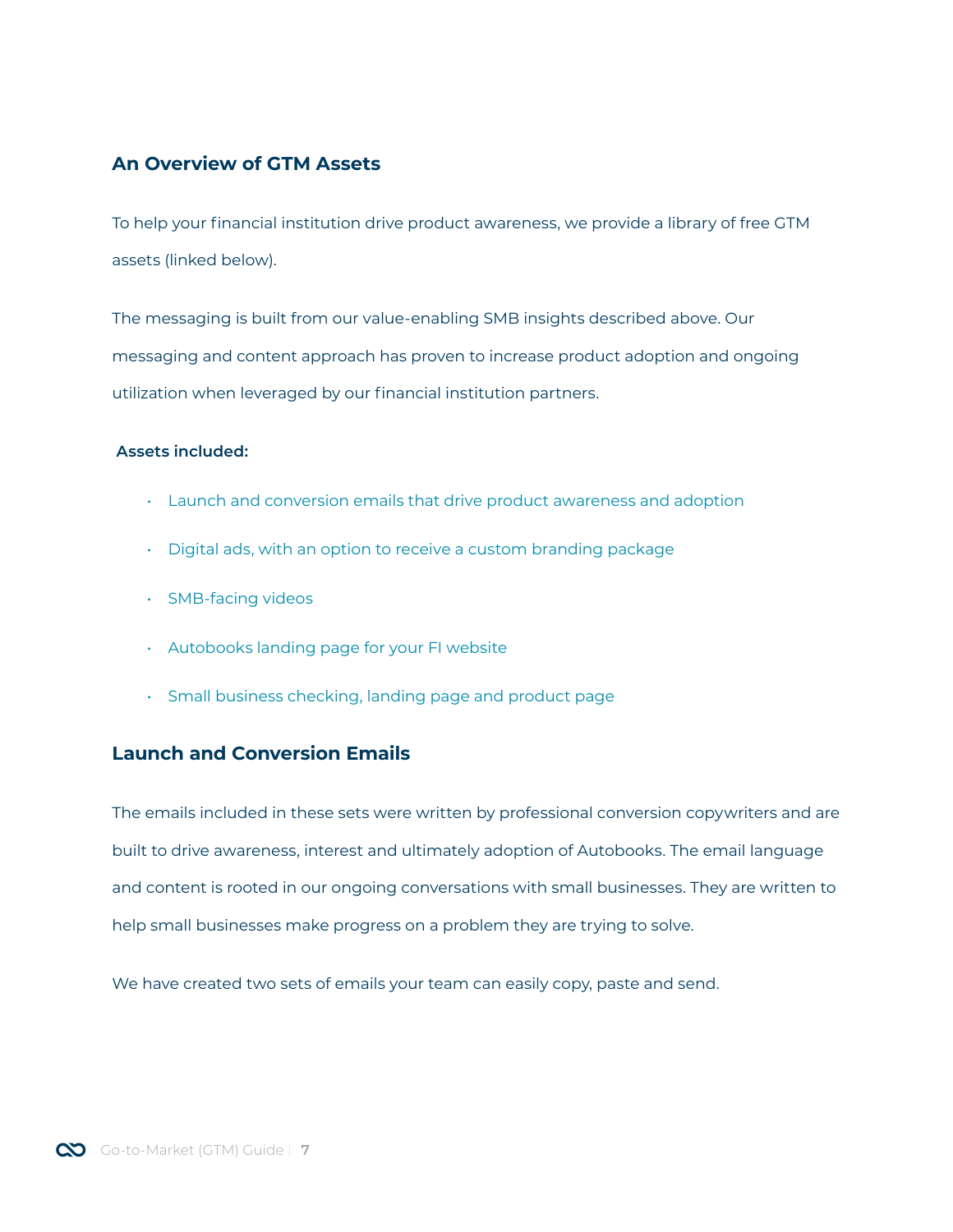#### <span id="page-7-0"></span>**Set One: Launch Emails**

The first set, comprised of just two emails, were written to raise awareness of Autobooks, and announce the fact that the solution is now available at your institution. They are short, and can be easily skimmed by the recipient.

#### **Set Two: Conversion Emails**

The second set, comprised of four emails, were written with the sole intent of helping with conversion. Although these emails are longer, they were written following a copywriting framework that is effective at conveying the Autobooks value proposition.

To access our GTM emails, and learn how they are designed to deliver results, please refer to our Introduction to the [Autobooks Go-to-Market Emails.](https://content.autobooks.co/hubfs/Partner%20Microsites/JHA%20Banno%20Microsite/Files%20for%20Download/Intro%20to%20Autobooks%20Launch%20Emails%20_Banno.pdf?hsLang=en-us)

# **Digital Ads**

To make it simple to market Autobooks to your small businesses, we have created several digital ads formatted for common ad placement size. Your team can use these ads as they are, or edit to reflect your unique branding identity.

#### **Ads included:**

- **• Accept Payments,** with messaging that reinforces the idea that an SMB owner can accept a digital payment from anywhere, at any time of day.
- **• Accept Donations,** with messaging designed to appeal to nonprofits and religious organizations that prefer to avoid payment language.

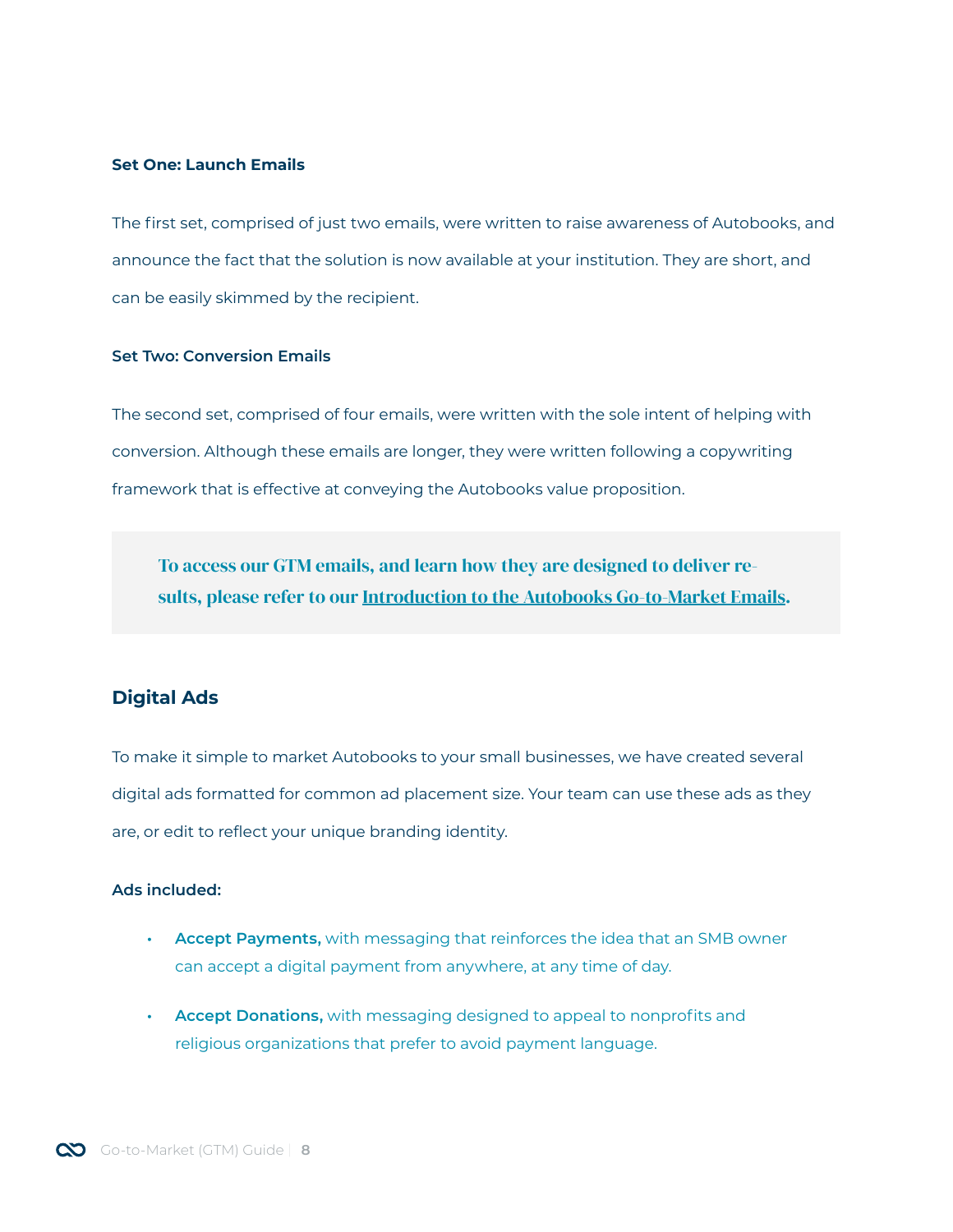- <span id="page-8-0"></span>**• Pay With Credit Cards,** with messaging that highlights credit card acceptance as a standard feature.
- **• Send Invoices,** with messaging that calls attention to the invoicing capabilities of Autobooks.

Note: A custom branding option is also available to your FI. Email our team at [marketing@](mailto:marketing%40autobooks.co?subject=) [autobooks.co](mailto:marketing%40autobooks.co?subject=) for more information.

To access our digital ads, and learn how they can be easily deployed by your FI, please refer to our [Autobooks Digital Ads guide.](https://content.autobooks.co/hubfs/Banno%20GTM%20Guide%20Assets/AB%20Digital%20Ad%20Doc.pdf)

# **SMB-Facing Videos**

Use our small business-focused product videos to promote the benefits of invoicing and online payment acceptance through a simple message written in the voice of the business owner.

#### **Videos available:**

- **• [Invoicing and Payment Link Overview Video](https://content.autobooks.co/hubfs/Partner%20Microsites/JHA%20Banno%20Microsite/Launch%20Resources/Invoicing_with_Autobooks.mp4?hsLang=en-us),** with generic branding
- **• ["Meet Lauren" Video](https://content.autobooks.co/hubfs/Partner%20Microsites/JHA%20Banno%20Microsite/Launch%20Resources/Invoice%20Video%20-%20Final%20Cut%20(1).mp4?hsLang=en-us)** with a focus on Invoices, includes generic branding
- **• ["Meet Sophia" Video](https://content.autobooks.co/hubfs/Partner%20Microsites/JHA%20Banno%20Microsite/Launch%20Resources/Payment%20Form%20with%20Autobooks%20-%20Cartoon.mp4?hsLang=en-us)** with a focus on Payment Form, includes generic branding

Note: A custom branding option is also available to your FI. Email our team at [marketing@](mailto:marketing%40autobooks.co?subject=) [autobooks.co](mailto:marketing%40autobooks.co?subject=) for more information.